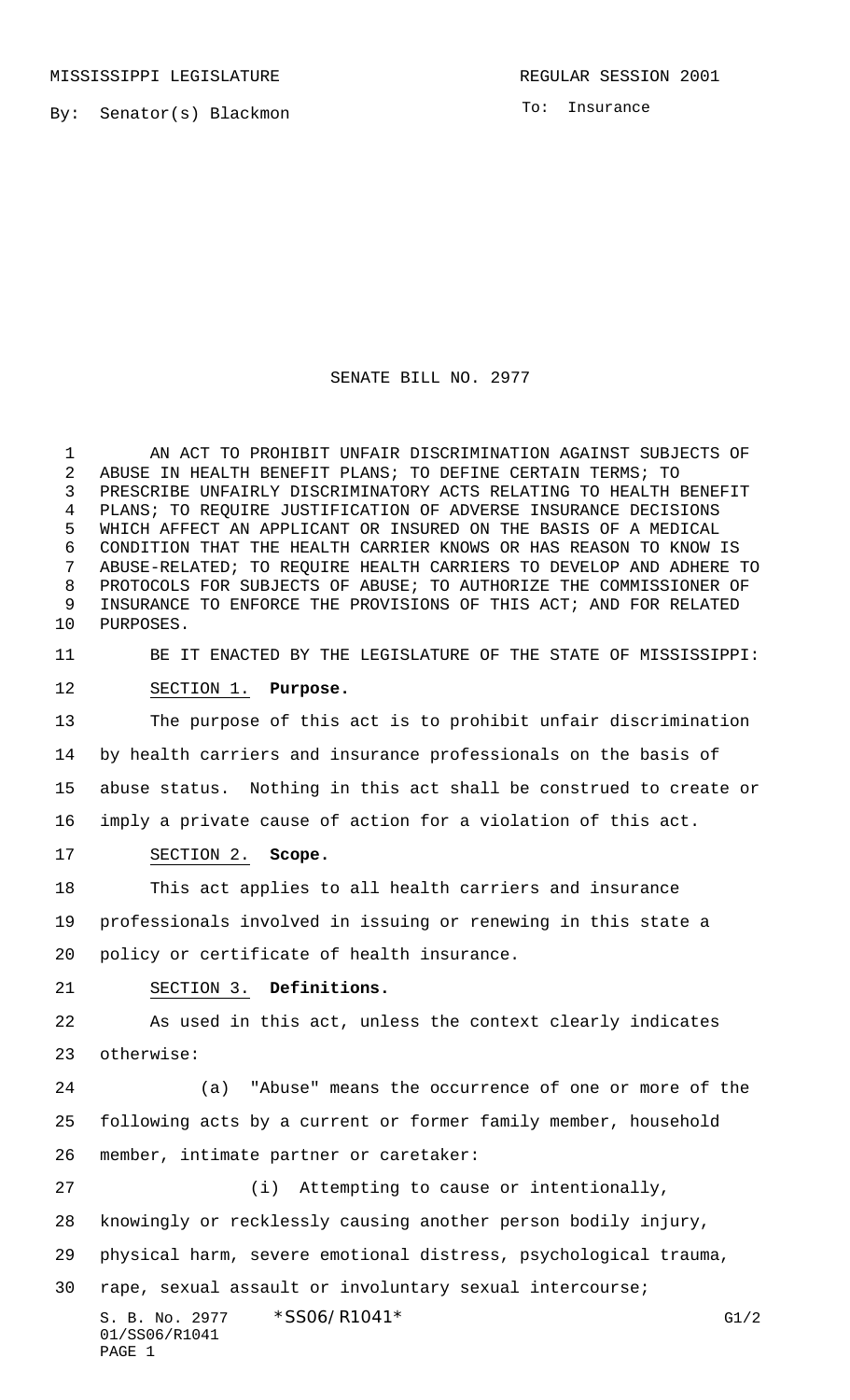(ii) Knowingly engaging in a course of conduct or repeatedly committing acts toward another person, including following the person or minor child without proper authority, under circumstances that place the person or minor child in reasonable fear of bodily injury or physical harm;

 (iii) Subjecting another person to false imprisonment; or

 (iv) Attempting to cause or intentionally, knowingly, or recklessly causing damage to property so as to intimidate or attempt to control the behavior of another person.

 (b) "Abuse-related medical condition" means a medical condition sustained by a subject of abuse which arises in whole or part out of an act or pattern of abuse.

 (c) "Abuse status" means the fact or perception that a person is, has been, or may be a subject of abuse, irrespective of whether the person has sustained abuse-related medical conditions. (d) "Commissioner" means the Commissioner of Insurance

of the State of Mississippi.

 (e) "Confidential abuse information" means information about acts of abuse or abuse status of a subject of abuse, a person's medical condition that the carrier knows or has reason to know is abuse-related, the address and telephone number (home and work) of a subject of abuse or the status of an applicant or insured as a family member, employer or associate of, or a person in a relationship with, a subject of abuse.

S. B. No. 2977 \* SS06/R1041\* 01/SS06/R1041 PAGE 2 (f) "Health benefit plan" or "plan" means a policy, contract, certificate or agreement offered by a carrier or insurance professional to provide, deliver, arrange for, pay for or reimburse any of the costs of health care services. Health benefit plan includes accident only, credit health, dental, vision, Medicare supplement or long-term care insurance, coverage issued as a supplement to liability insurance, short-term and catastrophic health insurance policies, and a policy that pays on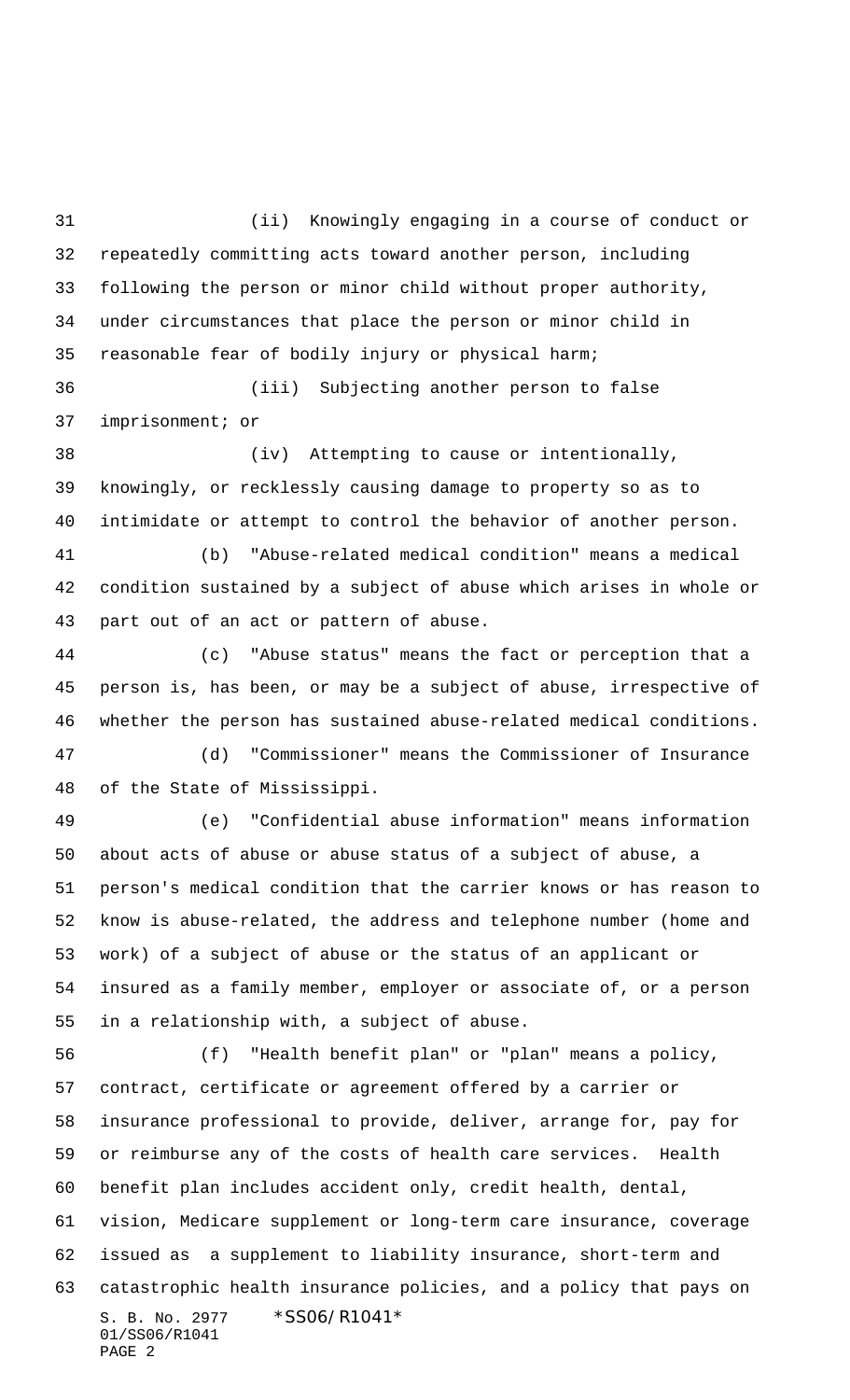a cost-incurred basis. Health benefit plan does not include workers' compensation or similar insurance.

 (g) "Health carrier" means an entity subject to the insurance laws and regulations of this state, or subject to the jurisdiction of the commissioner, that contracts or offers to contract to provide, deliver, arrange for, pay for or reimburse any of the costs of health care services, including a sickness and accident insurance company, a health maintenance organization, a nonprofit hospital and health service corporation or any other entity providing a plan of health insurance, health benefits or health services.

 (h) "Insurance professional" means an agent, broker, adjuster or third party administrator as defined in the insurance laws of this state.

 (i) "Insured" means a party named on a health benefit plan as the person with legal rights to the benefits provided by the health benefit plan. For group plans, "insured" includes a person who is a beneficiary covered by a group health benefit plan.

 (j) "Subject of abuse" means a person against whom an act of abuse has been directed; who has current or prior injuries, illnesses or disorders that resulted from abuse; or who seeks, may have sought, or had reason to seek medical or psychological treatment for abuse; or protection, court-ordered protection or shelter from abuse.

# SECTION 4. **Unfairly Discriminatory Acts Relating to Health Benefit Plans.**

## 91 (1) It is unfairly discriminatory to:

 (a) Deny, refuse to issue, renew or reissue, cancel or otherwise terminate a health benefit plan, or restrict or exclude health benefit plan coverage or add a premium differential to any health benefit plan on the basis of the applicant's or insured's

abuse status; or

S. B. No. 2977 \* SS06/R1041\* 01/SS06/R1041 PAGE 3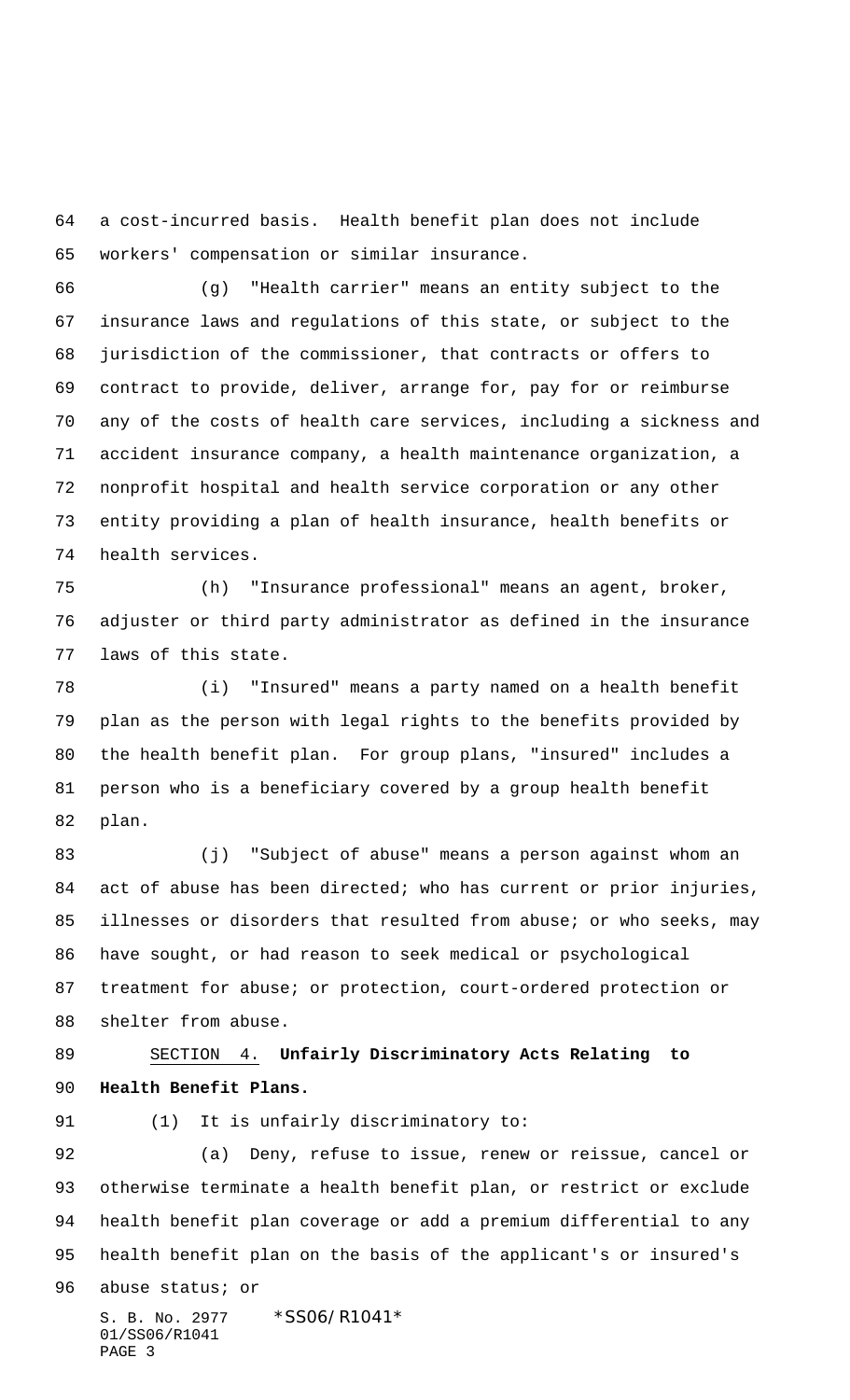(b) Exclude or limit coverage for losses or deny a claim incurred by an insured on the basis of the insured's abuse status;

 (2) When the health carrier or insurance professional has information in its possession that clearly indicates that the insured or applicant is a subject of abuse, the disclosure or transfer of the confidential abuse information, as defined in this act, by a person employed by or contracting with a health carrier or insurance professional for any purpose or to any person is unfairly discriminatory, except:

 (a) To the subject of abuse or an individual specifically designated in writing by the subject of abuse;

 (b) To a health care provider for the direct provision of health care services;

 (c) To a licensed physician identified and designated by the subject of abuse;

 (d) When ordered by the commissioner or a court of competent jurisdiction or otherwise required by law; or

 (e) When necessary for a valid business purpose to transfer information that includes confidential abuse information that cannot reasonably be segregated without undue hardship. Confidential abuse information may be disclosed only if the recipient has executed a written agreement to be bound by the prohibitions of this act in all respects and to be subject to the enforcement of this act by the courts of this state for the benefit of the applicant or the insured, and only to the following persons:

 (i) A reinsurer that seeks to indemnify or indemnifies all or any part of a policy covering a subject of abuse and that cannot underwrite or satisfy its obligations under the reinsurance agreement without that disclosure;

S. B. No. 2977 \* SS06/R1041\* 01/SS06/R1041 PAGE 4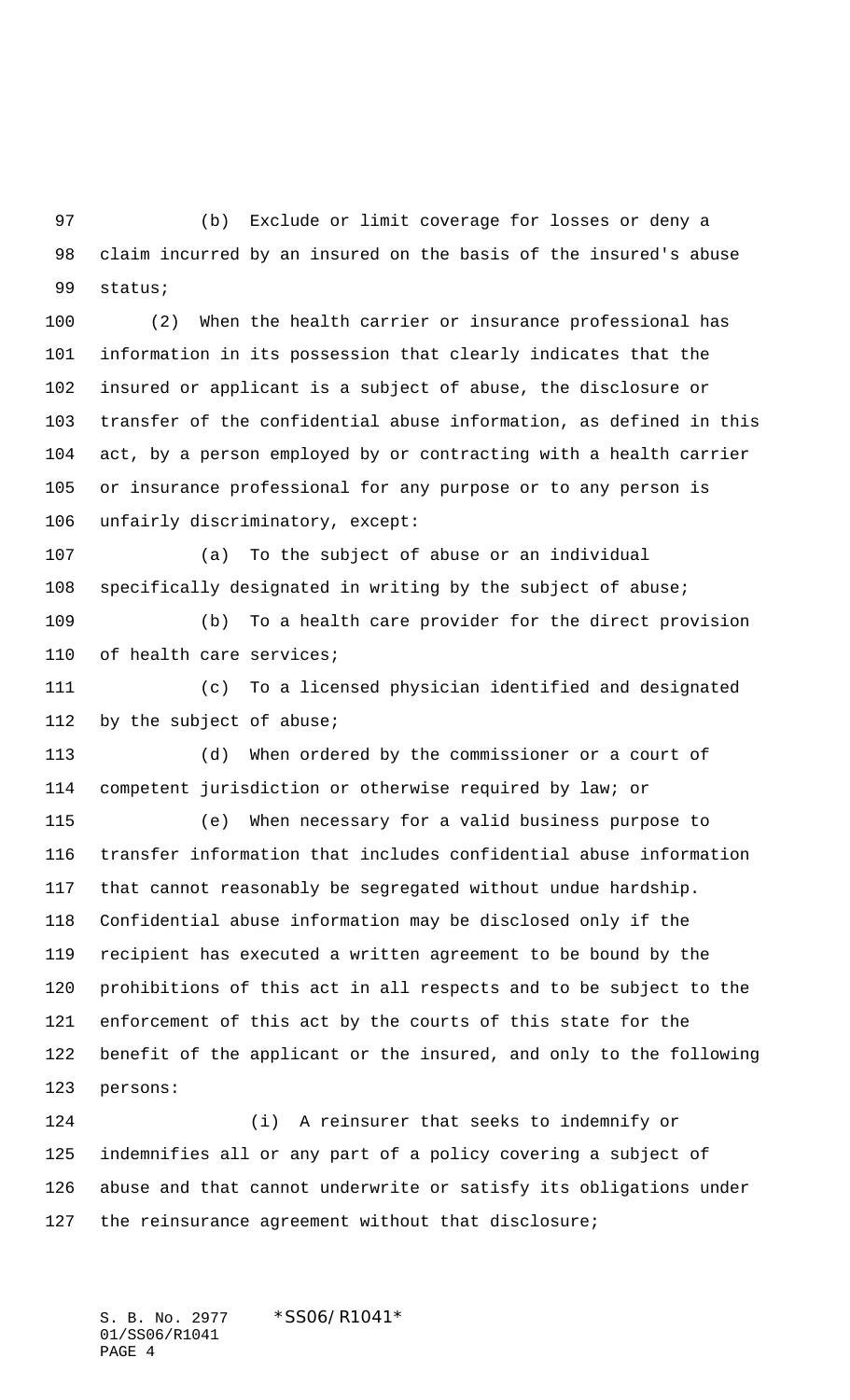(ii) A party to a proposed or consummated sale, transfer, merger or consolidation of all or part of the business 130 of the health carrier or insurance professional;

 (iii) Medical or claims personnel contracting with the health carrier or insurance professional, only where necessary to process an application or perform the health carrier's or insurance professional's duties under the policy or to protect the safety or privacy of a subject of abuse (also includes parent or affiliate companies of the health carrier or insurance professional that have service agreements with the health carrier or insurance professional); or

139 (iv) With respect to address and telephone number, to entities with whom the health carrier or insurance professional transacts business when the business cannot be transacted without 142 the address and telephone number;

 (f) To an attorney who needs the information to represent the health carrier or insurance professional effectively, provided the health carrier or insurance professional notifies the attorney of its obligations under this act and requests that the attorney exercise due diligence to protect the confidential abuse information consistent with the attorney's obligation to represent the health carrier or insurance professional;

 (g) To the policyowner or assignee, in the course of delivery of the policy, if the policy contains information about abuse status; or

 (h) To any other entities deemed appropriate by the commissioner.

 (3) It is unfairly discriminatory to request information relating to acts of abuse or an applicant's or insured's abuse status, or make use of that information, however obtained, except for the limited purposes of complying with legal obligations or verifying a person's claim to be a subject of abuse.

S. B. No. 2977 \* SS06/R1041\* 01/SS06/R1041 PAGE 5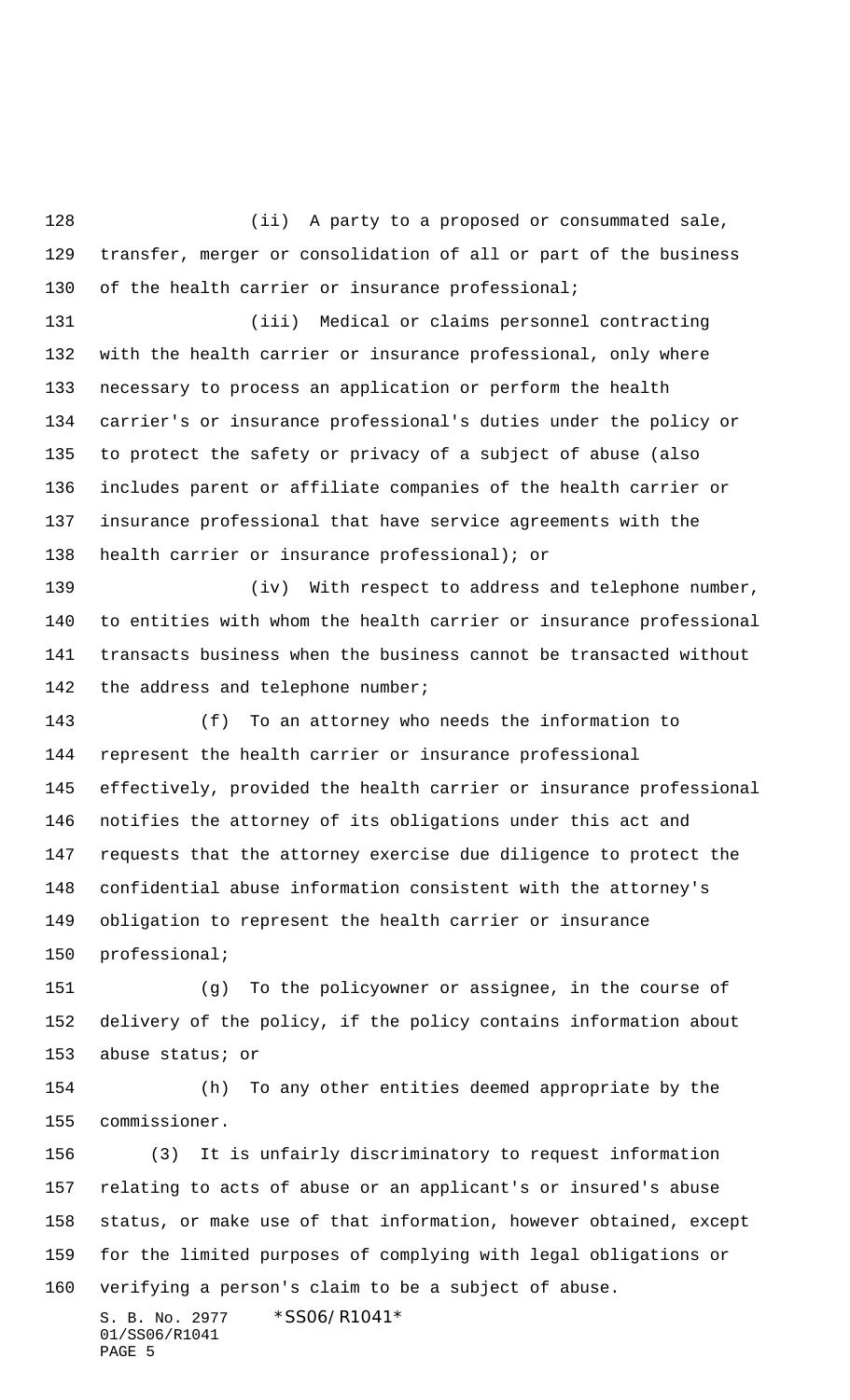(4) It is unfairly discriminatory to terminate group coverage for a subject of abuse because coverage was originally issued in the name of the abuser and the abuser has divorced, separated from, or lost custody of the subject of abuse, or the abuser's coverage has terminated voluntarily or involuntarily. Nothing in this subsection prohibits the health carrier or insurance professional from requiring the subject of abuse to pay the full premium for coverage under the health plan or from requiring as a condition of coverage that the subject of abuse reside or work within its service area, if the requirements are applied to all insureds of the health carrier or insurance professional. The health carrier or insurance professional may terminate group coverage after the continuation coverage required by this subsection has been in force for eighteen (18) months, if it offers conversion to an equivalent individual plan. The continuation coverage required by this section shall be satisfied by coverage required under P.L. 99-272, the Consolidated Omnibus Budget Reconciliation Act (COBRA) of 1985, provided to a subject of abuse and is not intended to be in addition to coverage provided under COBRA.

 (5) Subsection (2) does not preclude a subject of abuse from obtaining his or her insurance records.

 (6) Subsection (3) does not prohibit a health carrier or insurance professional from asking about a medical condition or from using medical information to underwrite or to carry out its duties under the policy, even if the medical information is related to a medical condition that the insurer or insurance professional knows or has reason to know is abuse-related, to the extent otherwise permitted under this act and other applicable law.

S. B. No. 2977 \* SS06/R1041\* 01/SS06/R1041 PAGE 6 SECTION 5. **Justification of Adverse Insurance Decisions.** A health carrier or insurance professional that takes an action that adversely affects an applicant or insured on the basis of a medical condition that the health carrier or insurance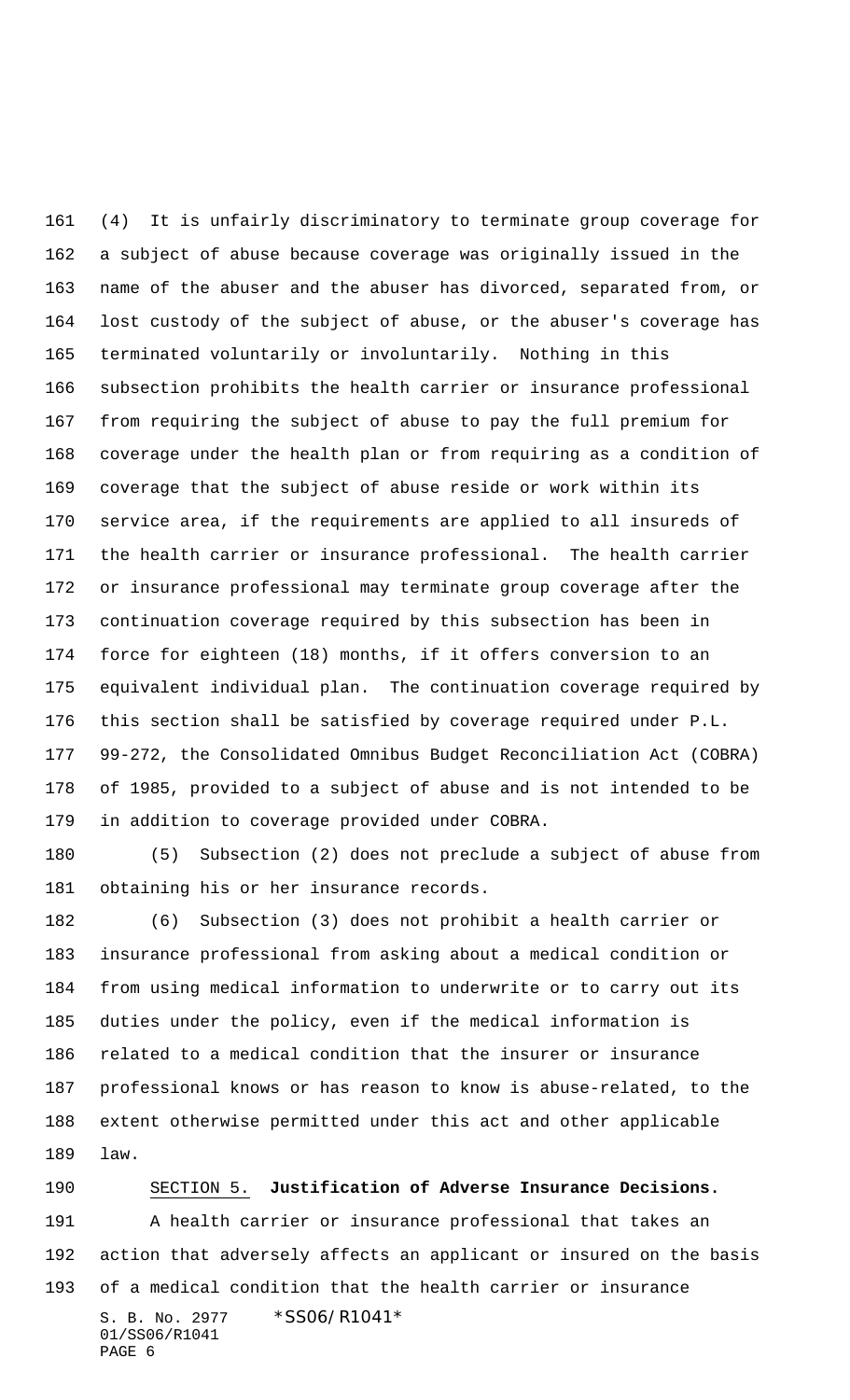professional knows or has reason to know is abuse-related shall explain the reason for its action to the applicant or insured in writing and shall be able to demonstrate that its action, and any applicable plan provision:

 (a) Does not have the purpose or effect of treating abuse status as a medical condition or underwriting criterion;

 (b) Is not based upon any actual or perceived correlation between a medical condition and abuse;

 (c) Is otherwise permissible by law and applies in the same manner and to the same extent to all applicants and insureds with a similar medical condition without regard to whether the condition or claim is abuse-related; and

 (d) Except for claim actions, is based on a determination, made in conformance with sound actuarial principles and supported by reasonable statistical evidence, that there is a correlation between the medical condition and a material increase in insurance risk.

# SECTION 6. **Insurance Protocols for Subjects of Abuse.**

 Health carriers shall develop and adhere to written policies specifying procedures to be followed by employees and by insurance professionals they contract with, for the purpose of protecting the safety and privacy of a subject of abuse and shall otherwise implement the provisions of this act when taking an application, investigating a claim, pursuing subrogation or taking any other action relating to a policy or claim involving a subject of abuse. Insurers shall distribute their written policies to employees and insurance professionals.

### SECTION 7. **Enforcement.**

S. B. No. 2977 \* SS06/R1041\* 01/SS06/R1041 PAGE 7 The commissioner shall conduct a reasonable investigation based on a written and signed [add any means by which the commissioner receives complaints] complaint received by the commissioner and issue a prompt determination as to whether a violation of this act may have occurred. If the commissioner